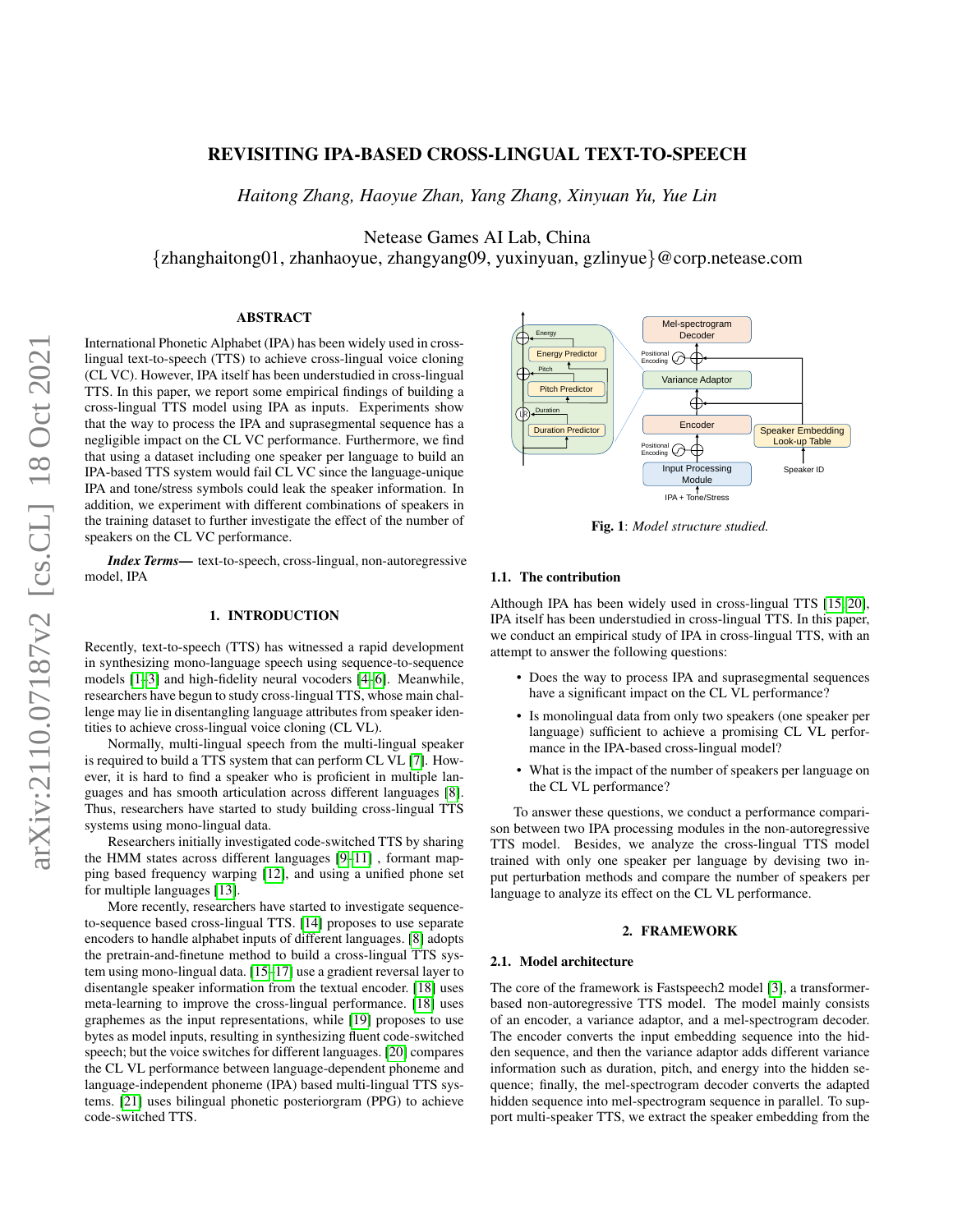speaker embedding look-up table and place it at two positions: 1) adding to the encoder output and 2) adding to the decoder input. The overall structure is illustrated in Fig. [1.](#page-0-0)

### 2.2. Input processing module

The input of the cross-lingual model usually includes IPA and suprasegmental, including tone/stress. To investigate whether the way to process them has an impact on the CL VL performance, we consider two different processing modules: 1) SEA: use Separate Embedding sequences for IPA and tone/stress, then Add two embedding sequences to form the final input embedding; 2) UEI: use Unified Embedding for IPA and tone/stress, then take each embedding as an Independent input in the final input embedding. We illustrate these two processing modules in Fig. [2.](#page-1-0)

### 3. EXPERIMENTAL SETUP

### 3.1. Data

In this paper, we implement experiments on Chinese (Mandarin) and English. We include two datasets in this paper. Dataset1 consists of the monolingual speech from two female speakers: a Chinese speaker [\[22\]](#page-4-16) and an English speaker [\[23\]](#page-4-17). Each speaker has roughly ten hours of speech. We use 200 utterances for evaluation and the rest for training. Besides Dataset1, Dataset2 includes monolingual data from four additional speakers (one female and male from [\[24\]](#page-4-18) and one female and male from our proprietary speech corpus). Each speaker has about 5 to 10 hours of monolingual data.

### 3.2. Implementation details

We use G2P converter to convert text sequence into languagedependent phoneme sequence, and then convert them into IPA  $<sup>1</sup>$  $<sup>1</sup>$  $<sup>1</sup>$  and</sup> tone/stress sequence. We include five tones for Chinese Mandarin and two stresses (primary and secondary stress) for English. A special symbol is used when there is no tone and stress. We also include a word boundary symbol in the input sequence. We use Montreal forced alignment (MFA) [\[25\]](#page-4-19) tool to extract the phoneme duration. The duration for the word boundary symbol is set to zero. When input processing module UEI is used, the duration for tone/stress is zero.

We train the Fastspeech2 models with batchsize of 24 utterances on one GPU. We use the Adam optimizer [21] with  $\beta_1 = 0.9$ ,  $\beta_2 = 0.98$ , and  $\epsilon = 10^{-9}$  and follow the same learning rate schedule in [22]. It takes 200k steps for training until convergence. We encourage readers to refer to [\[3\]](#page-4-0) for more training details.

The generated speech is represented as a sequence of 80-dim log-mel spectrogram frames, computed from 40ms windows shifted by 10ms. Waveforms are synthesized using a HifiGAN [\[6\]](#page-4-2) vocoder which generates 16-bit signals sampled at 16 kHz conditioned on spectrograms predicted by the TTS model.

## 3.3. Evaluation metrics

We designed listening tests to evaluate the synthesized speech's naturalness (NAT) and speaker similarity (SIM) . Ten utterances were randomly chosen for evaluation in each scenario. Each utterance is

<span id="page-1-0"></span>

Fig. 2: *Examples of the input processing modules, where* ⊕ *denotes element-wise addition. Prosody symbols are ignored here for brevity.*

rated by 14 listeners using the mean opinion score (MOS) on a fivepoint scale. Demos are available at [https://haitongzhang.](https://haitongzhang.github.io/ipa-tts/) [github.io/ipa-tts/](https://haitongzhang.github.io/ipa-tts/).

### 4. RESULTS AND DISCUSSION

### <span id="page-1-3"></span>4.1. The impact of input processing modules

To study whether two different input modules impact the crosslingual voice cloning performance, we trained two model variants using Dataset1: MSEA (the model with SEA) and MUEI (the model with UEI). The subjective evaluation results are provided in Table [1.](#page-2-0) It clearly shows that these two input processing modules have comparable performances on intra-lingual and cross-lingual voice cloning.

### <span id="page-1-2"></span>4.2. Why fails cross-lingual voice cloning

Table [1](#page-2-0) shows that the speaker similarity of CL VL is significantly lower than the intra-lingual performance. We learn from an informal listening test that many Chinese utterances synthesized using the English speaker's voice sound like the Chinese speaker and English utterances synthesized using the Chinese speaker's voice sound like the English speaker. In other words, only using IPA does not guarantee a perfect disentanglement between speaker identities and language symbols.

We hypothesize that this result can be attributed to the fact that (1) there are some non-overlapped IPA symbols across two target languages; (2) the suprasegmental, including tone and stress, are

<span id="page-1-1"></span><sup>1</sup>[https://en.wikipedia.org/wiki/International\\_](https://en.wikipedia.org/wiki/International_Phonetic_Alphabet) [Phonetic\\_Alphabet](https://en.wikipedia.org/wiki/International_Phonetic_Alphabet)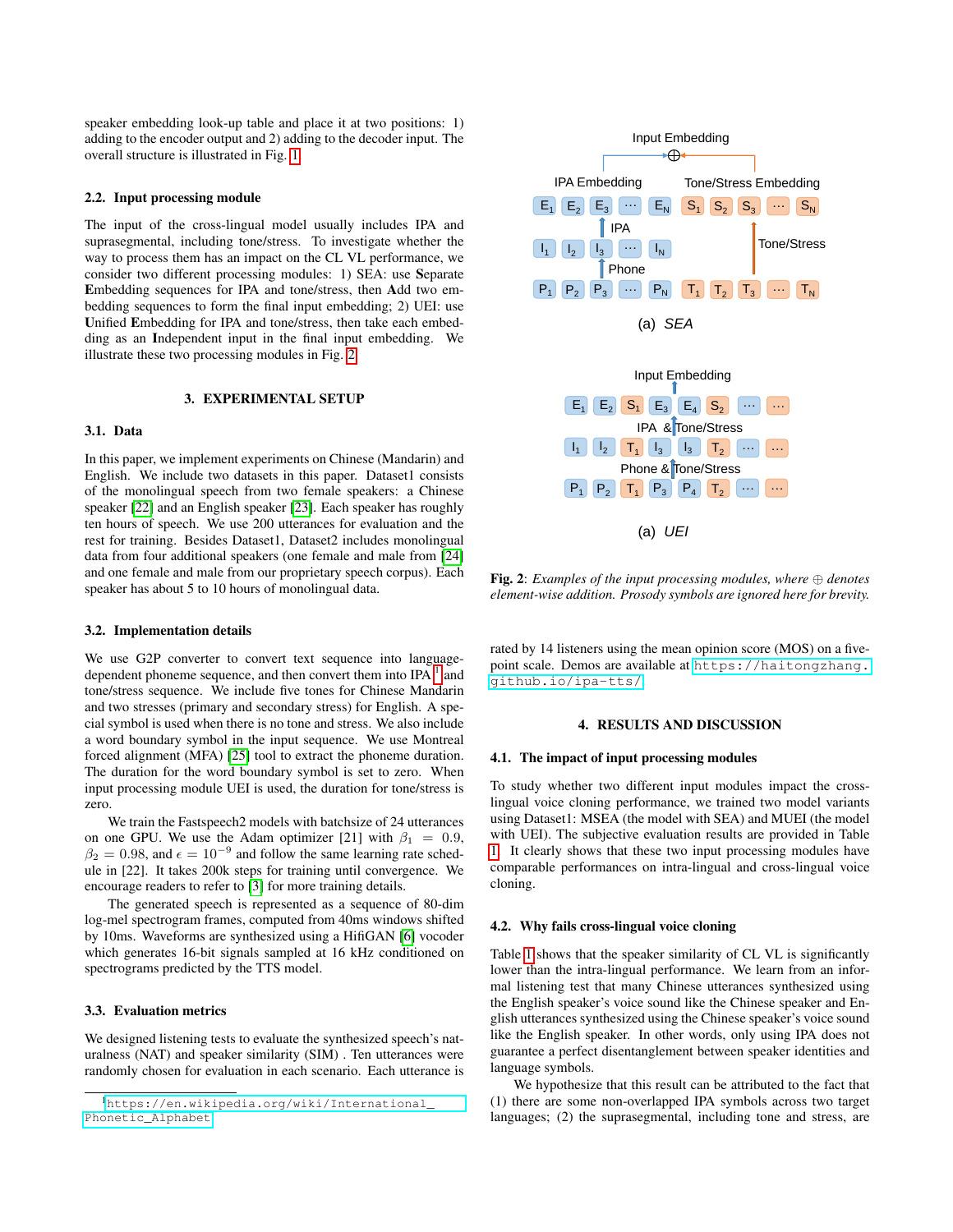<span id="page-2-0"></span>Table 1: Naturalness (NAT) and similarity (SIM) MOS of synthesized speech by models with two different input processing modules.

| Speaker        | <b>CH</b><br>Text  |                 | EN              |                 |                 |
|----------------|--------------------|-----------------|-----------------|-----------------|-----------------|
|                | Model              | <b>NAT</b>      | <b>SIM</b>      | <b>NAT</b>      | <b>SIM</b>      |
|                | Ground-Truth       | $4.72 + 0.07$   | $4.67 + 0.07$   | $4.67 \pm 0.06$ | $3.93 + 0.13$   |
|                | Analysis-Synthesis | $4.62 \pm 0.09$ | $4.62 \pm 0.08$ | $4.60 \pm 0.08$ | $3.90 \pm 0.14$ |
| CH <sub></sub> | <b>MSEA</b>        | $4.34 + 0.11$   | $4.39 + 0.09$   | $4.26 \pm 0.10$ | $1.99 + 0.11$   |
|                | <b>MUEI</b>        | $4.35 + 0.11$   | $4.52 + 0.08$   | $4.37 + 0.10$   | $2.09 \pm 0.13$ |
| EN             | <b>MSEA</b>        | $3.66 \pm 0.15$ | $2.32 + 0.14$   | $4.39 \pm 0.09$ | $3.83 \pm 0.13$ |
|                | <b>MUEI</b>        | $3.84 \pm 0.13$ | $2.06 \pm 0.11$ | $4.44 + 0.09$   | $3.75 + 0.12$   |

unique to only one of the target languages. To test our hypothesizes, we devised two input perturbation methods.

- **IPA perturbation:** Replace all the IPA symbols in testing sentences in one language with the non-overlapped IPA symbols from the other language randomly. To remove the potential effect of tone/stress, we replace all tone/stress symbols with the special non-tone symbol.
- Tone/stress perturbation: Replace all tone symbols in Chinese testing sentences with the primary stress symbol in English, or replace all stress symbols in English testing sentences with the mid-tone in Chinese. To remove the potential effect of the non-overlapped IPA symbols, we replace them with their closest IPA symbols as in [\[26\]](#page-4-20)

We use these two input perturbation methods to modify the original testing sentences and create in total six test datasets, namely CH and EN (original Chinese and English test data), CH IP and EN IP (Chinese and English test data with IPA perturbation), and CH TP and EN SP (Chinese and English test data with tone/stress perturbation). We then use MUEI to synthesize these six test datasets. We implement a speaker similarity preference test, where the raters are asked to judge whether the synthesized utterance is close to the voice of the Chinese speaker, the English one, or neither of them. Since using the proposed IPA or tone/stress perturbation may result in non-intelligible or accented speech, we ask the raters to focus on the speaker similarity during the test.The results are illustrated in Fig. [3](#page-2-1) and Fig. [4.](#page-2-2)

### *4.2.1. The effect of non-overlapped IPA*

As shown in Fig. [3](#page-2-1) and Fig. [4,](#page-2-2) with IPA perturbation, the speaker similarity of the Chinese synthesized utterances decreases significantly for the Chinese speaker, and increases significantly for the English speaker (see CH IP). When using IPA perturbation to the English text, the speaker similarity for the Chinese speaker increases while that for the English speaker decreases (see EN IP). These results support our hypothesis that the non-overlapped IPA symbols are likely to contain some speaker information.

### *4.2.2. The effect of tone/stress*

With tone perturbation, the speaker similarity of the Chinese synthesized utterances decreases significantly for the Chinese speaker and increases significantly for the English speaker (see CH TP). This indicates that the stress symbols in English contain speaker information of the English speaker. For the English text, stress perturbation significantly increases the speaker similarity for the Chinese speaker, while it decreases the speaker similarity for the English speaker by a large margin (see EN SP). This reveals that the tone symbols in Chinese are also responsible for the speaker information leakage.

<span id="page-2-1"></span>

Fig. 3: *Speaker similarity preference of synthesized utterances of six test datasets using the Chinese speaker's voice.*

<span id="page-2-2"></span>

Fig. 4: *Speaker similarity preference of synthesized utterances of six test datasets using the English speaker's voice.*

### 4.3. The number of speakers

In section [4.2,](#page-1-2) we find that both non-overlapped (or languageunique) IPA and tone/stress symbols are likely to contain some speaker information, which causes the model to fail cross-lingual voice cloning. In this section, we continued the investigation by proposing the following hypothesizes.

Hypothesis 1: *The secondary or indirect reason our models fail CL VL is that we only use two speakers as training data. In other words, as we increase the number of speakers, this failure can be avoided.*

Hypothesis 2: *Increasing the number of speakers in only one language would result in success to CL VL for speakers in this language, but a failure for the speaker in the other language.*

To test our hypothesizes we compared several model variants trained with different subsets of Dataset2:

• C1E1: Model trained with one Chinese speaker and one En-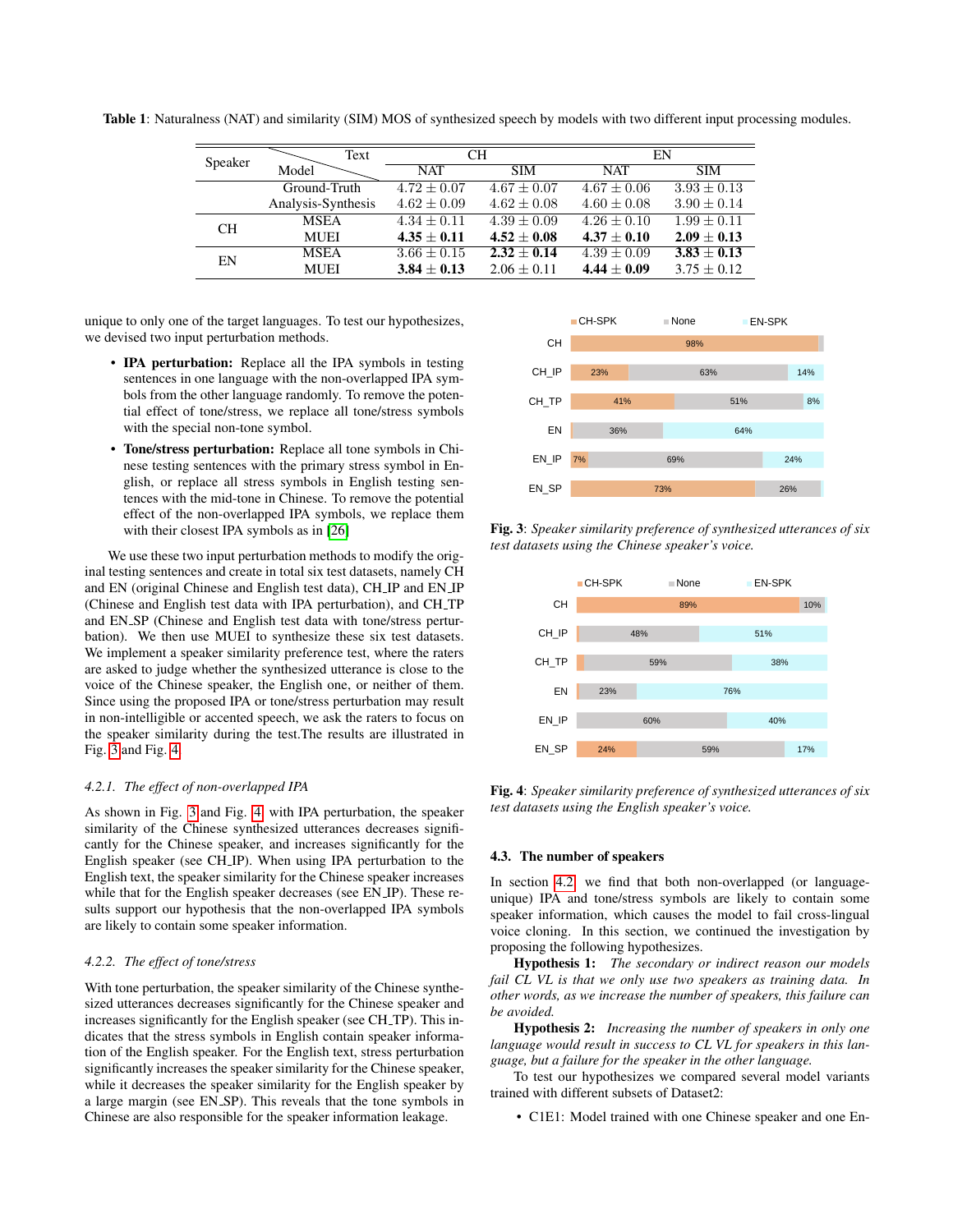<span id="page-3-1"></span>

| Speaker   | Text                          | <b>CH</b>       |                 | EN              |                 | CS                       |                 |
|-----------|-------------------------------|-----------------|-----------------|-----------------|-----------------|--------------------------|-----------------|
|           | Model                         | <b>NAT</b>      | <b>SIM</b>      | <b>NAT</b>      | <b>SIM</b>      | <b>NAT</b>               | <b>SIM</b>      |
|           | Ground-Truth                  | $4.72 \pm 0.07$ | $4.67 \pm 0.07$ | $4.67 \pm 0.06$ | $3.93 \pm 0.13$ |                          |                 |
|           | Analysis-Synthesis            | $4.62 \pm 0.09$ | $4.62 \pm 0.08$ | $4.60 \pm 0.08$ | $3.90 \pm 0.14$ | $\overline{\phantom{a}}$ |                 |
| <b>CH</b> | C1E1                          | $4.35 \pm 0.11$ | $4.52 \pm 0.08$ | $4.37 \pm 0.10$ | $2.09 \pm 0.13$ | $3.72 \pm 0.14$          | $3.74 \pm 0.11$ |
|           | C1E4                          | $4.44 \pm 0.10$ | $4.52 \pm 0.08$ | $4.02 \pm 0.14$ | $2.25 \pm 0.12$ | $3.79 \pm 0.12$          | $3.77 \pm 0.12$ |
|           | C4E1                          | $4.54 \pm 0.10$ | $4.62 + 0.08$   | $3.41 \pm 0.16$ | $2.60 \pm 0.13$ | $3.89 \pm 0.12$          | $3.96 \pm 0.12$ |
|           | C <sub>4</sub> E <sub>4</sub> | $4.49 \pm 0.09$ | $4.55 \pm 0.07$ | $4.07 \pm 0.11$ | $4.17 + 0.08$   | $4.06 \pm 0.12$          | $4.06 \pm 0.11$ |
| EN        | C1E1                          | $3.84 \pm 0.13$ | $2.06 \pm 0.11$ | $4.44 \pm 0.09$ | $3.75 \pm 0.12$ | $3.47 \pm 0.15$          | $3.23 \pm 0.16$ |
|           | C1E4                          | $3.26 \pm 0.16$ | $2.97 \pm 0.18$ | $4.41 \pm 0.09$ | $3.81 \pm 0.11$ | $3.45 \pm 0.14$          | $3.39 \pm 0.15$ |
|           | C4E1                          | $4.08 \pm 0.14$ | $2.34 \pm 0.15$ | $4.43 \pm 0.09$ | $3.88 \pm 0.13$ | $4.08 \pm 0.12$          | $3.59 \pm 0.14$ |
|           | C <sub>4</sub> E <sub>4</sub> | $4.07 \pm 0.11$ | $3.68 \pm 0.14$ | $4.46 \pm 0.09$ | $3.98 \pm 0.13$ | $4.11 \pm 0.13$          | $3.63 \pm 0.14$ |

Table 2: Naturalness (NAT) and similarity (SIM) MOS of synthesized speech by models with different training data.

glish speaker (MUEI in section [4.1](#page-1-3) ).

- C1E4: Model trained with one Chinese speaker and four English speakers.
- C4E1: Model trained with four Chinese speakers and one English speaker.
- C4E4: Model trained with four Chinese speakers and four English speakers.

We use the input processing module UEI in this scenario for fair comparisons. The results of naturalness and speaker similarity MOS evaluations are illustrated in Table [2.](#page-3-1)

As shown in Table [2,](#page-3-1) the speaker similarity of cross-lingual voice cloning tends to increase as the number of speakers increases. In addition, when only increasing the number of speakers in one target language (i.e., C1E4 or C4E1), the speaker similarity improvement on CL VL for speakers in that target language is more significant than speakers in the other language. However, the naturalness MOS for speakers in that target language shows a decreasing trend. We suspect that the models have learned to disentangle the speaker identities from the language-unique symbols but fail to synthesize natural cross-lingual speech due to the imbalanced distribution of the training data. Hence, increasing the number of speakers in all languages provides the best CL VL performance.

Furthermore, we provided the results of code-switched synthesized speech. Model C1E1 performs a decent performance on codeswitched utterances. We suspect that when synthesizing these codeswitched sentences, the non-overlapped IPA symbols in two languages are likely to compete with each other to leak the speaker information, and tones in Chinese and stresses in English would join the competition as well. As the results indicate, they usually play a tie game in that they fail to leak the speaker information, and the speaker embedding plays its full role. In addition, we observed a steady improvement through increasing the number of speakers, and Model C4E4 achieves the best code-switched performance.

Fig. [5](#page-3-2) provides a vivid visualization of the speaker similarity of synthesized speech as well. Model C4E4 provides the ideal clustering: the synthesized speech clusters close to the respective target speaker's ground-truth utterances, and the synthesized speech from two speakers is separated at a considerable distance.

### 5. CONCLUSIONS

In this study, we present an empirical study of building an IPA-based cross-lingual non-autoregressive TTS model. We conclude our findings as follows.

<span id="page-3-2"></span>

Fig. 5: *Visualizing the effect of the number of speakers, using 2D UMAP [\[27\]](#page-4-21) of speaker embeddings [\[28\]](#page-4-22) computed from speech synthesized with different speaker and text combinations. The orange color represents speech from the Chinese speaker, while blue represents the English one.*  $+$ ,  $\triangle$ , and  $\Box$  denotes the Chinese, code*switched, and English text, respectively; and* ◦ *refers to the ground truth utterances.*

- The way to process IPA and tone/stress sequences has a negligible impact on the CL VL performance.
- IPA alone does not guarantee successful CL VL performance since the language-unique IPA and tone/stress symbols are likely to leak the speaker information.
- One simple but effective method to improve the CL VL performance of IPA-based CL TTS is to increase the number of speakers in all languages.

Although our findings are based on the non-autoregressive TTS model, they should be generalized well to other TTS frameworks.

## 6. REFERENCES

<span id="page-3-0"></span>[1] J. Shen, R. Pang, R. J. Weiss, M. Schuster, N. Jaitly, Z. Yang, Z. Chen, Y. Zhang, Y. Wang, R. Skerrv-Ryan *et al.*, "Natural tts